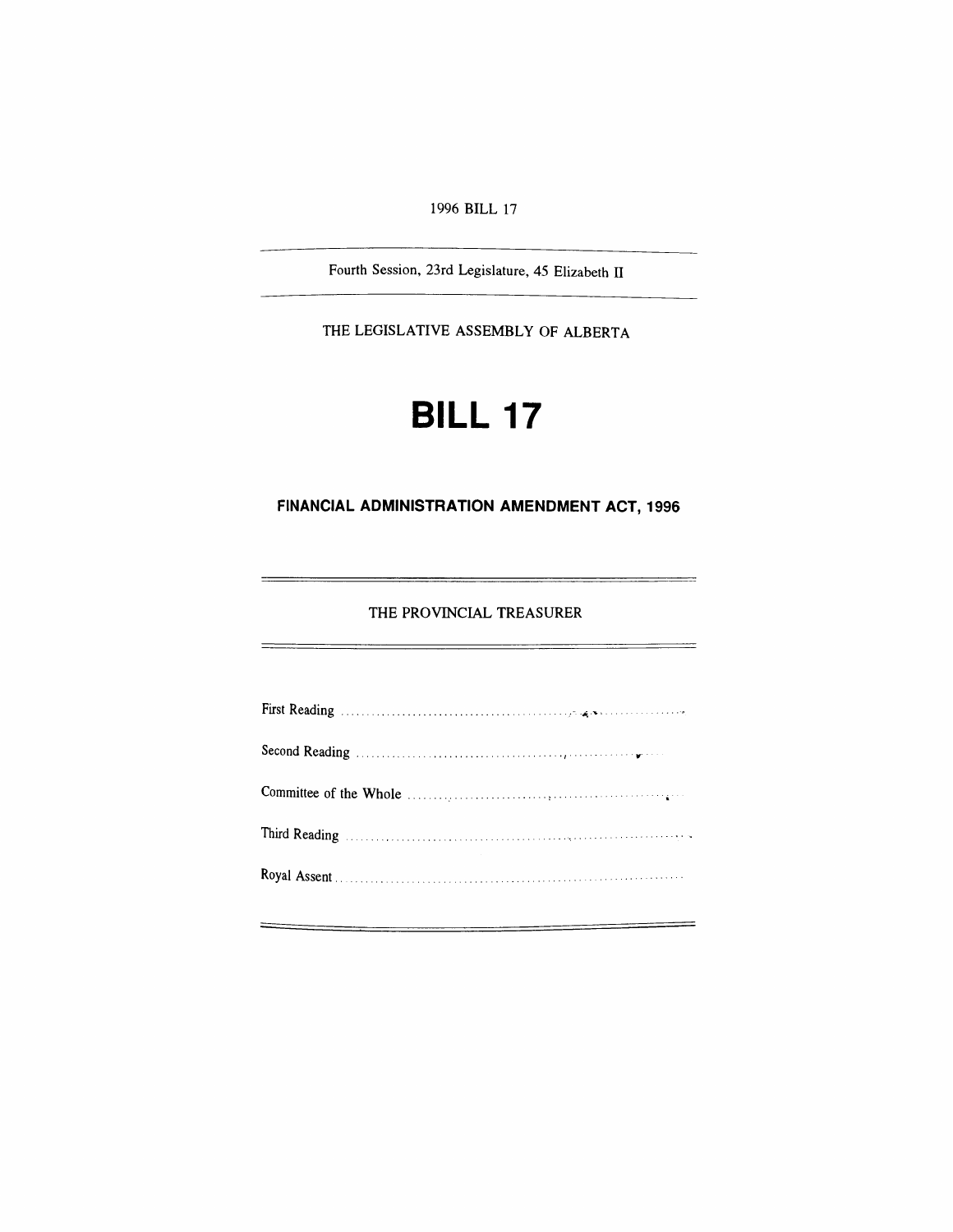*Bill 17*

## *BILL 17*

*1996*

#### *FINANCIAL ADMINISTRATION AMENDMENT ACT, 1996*

*(Assented to , 1996)*

*HER MAJESTY, by and with the advice and consent of the Legislative Assembly of Alberta, enacts as follows:*

*Amends RSA 1980 cF-9*

*<sup>1</sup> The Financial Administration Act is amended by this Act.*

- *2 Section <sup>1</sup> is amended*
	- *(a) in subsection (1)*
		- *(i) in clause (b.2)*
			- *(A) by adding* ", *unless* subsection (3) *applies," after "means";*
			- *(B) in subclause (i) by striking out "one or more" and substituting "20% or more";*
			- *(C) in subclause (ii) by striking out "one or more" and substituting "20% or more";*
		- *(ii) in clause (q)(iv.1) by striking out "the Office of";*
		- *(iii) in clause (u) by adding "or" at the end ofsubclause (v.2), striking out "or" at the end ofsubclause (viii) and repealing subclause (xii);*
	- *(b) by adding the following after subsection (2):*

*(3) Despite subsection (1)(b.2)(i) and (ii), an entity* described in subsection  $(1)(b.2)(i)$  *or*  $(ii)$  *is not a Crown-controlled organization if a majority of the members of the entity are appointed or designated by one person.*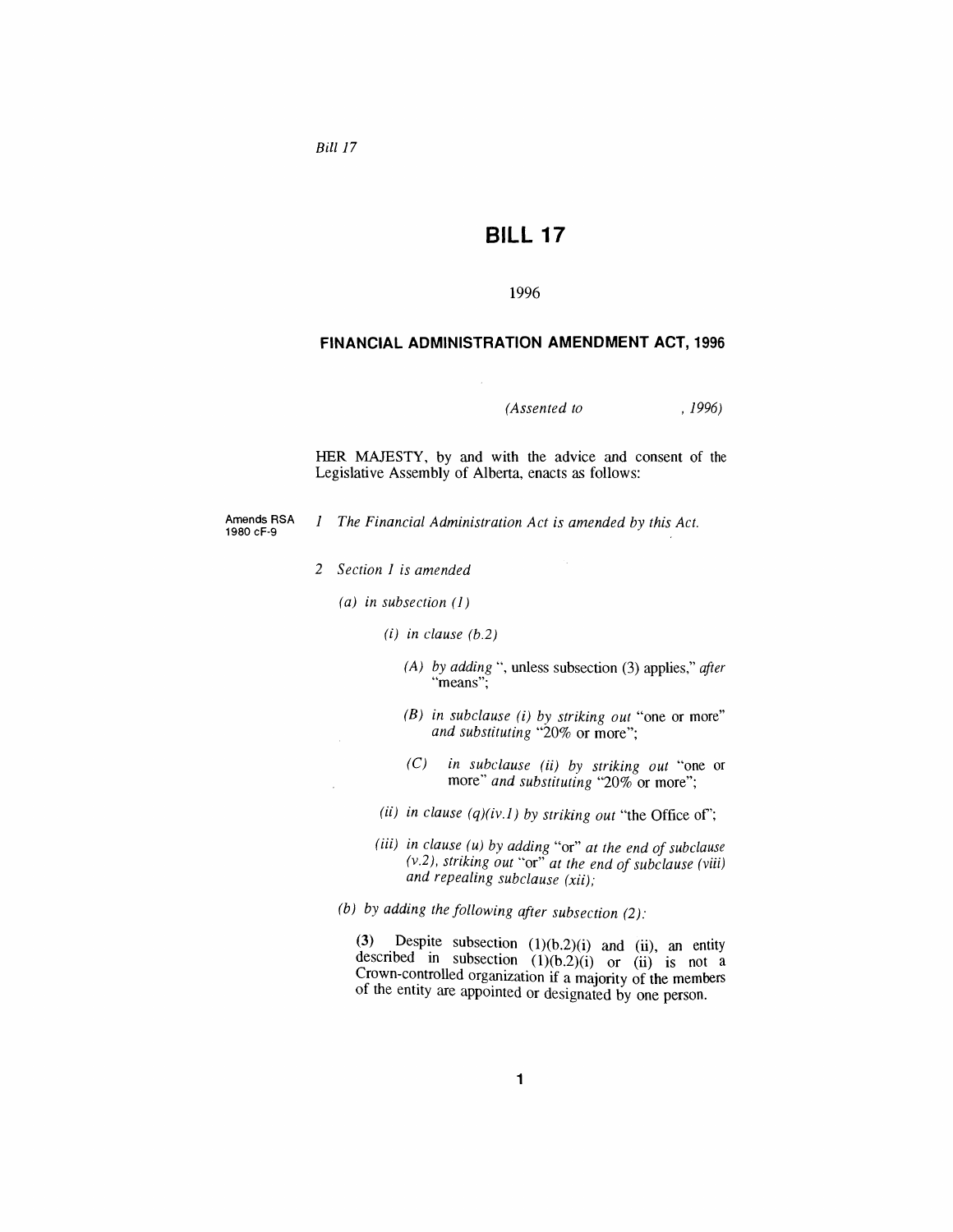- *<sup>1</sup> Amends chapter F-9 of the Revised Statutes of Alberta 1980.*
- *2 Section <sup>1</sup>(1)(b.2), (q) and (u) presently read:*
	- *1(1) In this Act,*
		- *(b.2) "Crown-controlled organization" means*
			- *(i) an unincorporated board, commission, council or other body that is not a department or part of a department, one or more butfewer than a majority of whose members are appointed or designated, either by their personal names or by their names of office, by an Act of the Legislature or regulations under an Act of the Legislature, by an order of the Lieutenant Governor in Council or of a Minister of the Crown, or by any combination of them, and that is responsiblefor the administration ofpublic money or assets owned by the Crown,*
			- *(ii) a corporation that is incorporated by or under an Act of the Legislature, other than a local or private Act, one or more butfewer than a majority ofwhose members or directors are appointed or designated, either by their personal names or by their names of office, by an Act of the Legislature or regulations under an Act of the Legislature, by an order of the Lieutenant Governor in Council or of a Minister of the Crown, or by any combination of them, and that is responsible for the administration ofpublic money or assets owned by the Crown.*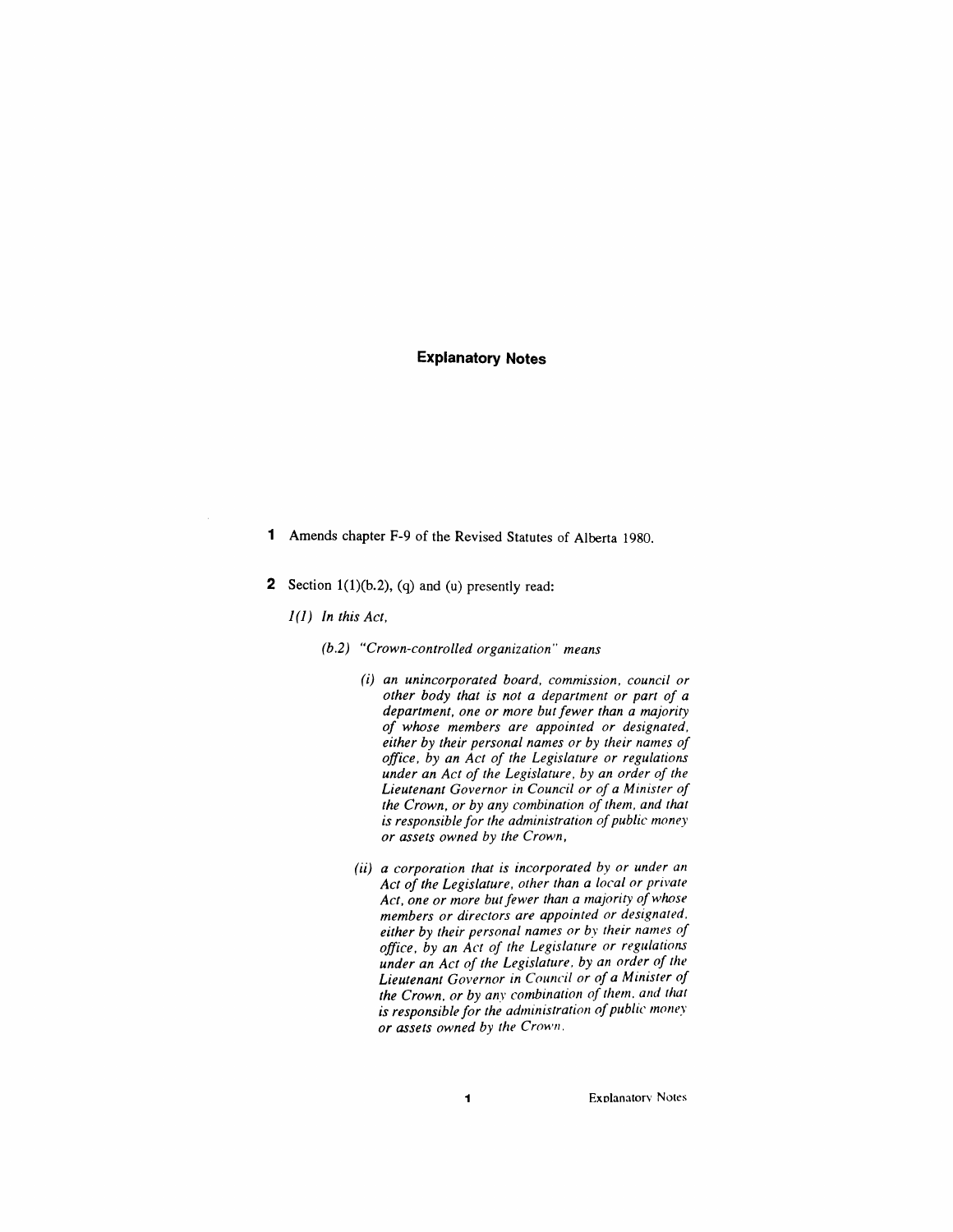*Section 2 is amended*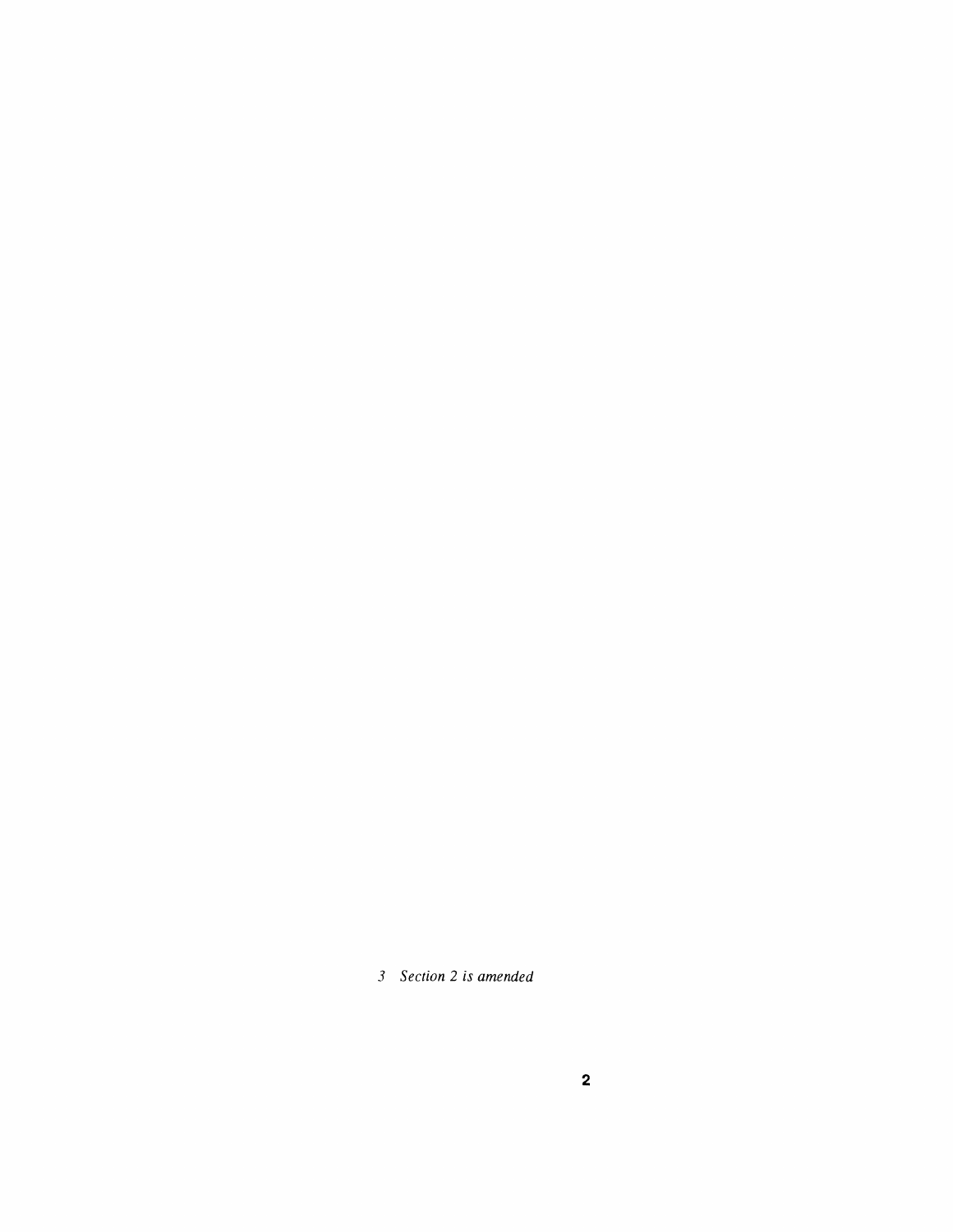- *(iii) a corporation that is incorporated by or under an Act of the Legislature other than a local or private Act, 50% or more but less than 100% of whose issued voting shares are owned by the Crown or held in trustfor the Crown or are partly owned by the Crown and partly held in trustfor the Crown, or*
- *(iv) a corporation that is a subsidiary of a corporation referred to in subclause (ii) or (iii) or that is controlled by a corporation referred to in subclause (ii) or (iii) directly or indirectly through one or more intermediary corporations;*
- *(q) "public official" means*
	- *(i) a member of the Executive Council,*
	- *(ii) a person who holds an office at the appointment of the Lieutenant Governor in Council or a member of the Executive Council and who receives remuneration from the Crown in respect of that office,*
	- *(iii) the Speaker of the Legislative Assembly,*
	- *(iv) the Auditor General,*
	- *(iv.1) the Office of the Information and Privacy Commissioner;*
		- *(v) the Ombudsman,*
		- *(vi) the ChiefElectoral Officer, or*
	- *(vii) the Ethics Commissioner;*
- *(u) "revolvingfund" means*
	- *(v.1) the revolving fund established under section 29 of the Environmental Protection and Enhancement Act,*
	- *(v.2) a revolving fund established or continued under section 21.1,*
	- *(viii) the revolving fund established under section 2.1 of the Public Service Act, or*
	- *(xii) the Pension Plan Administration Fund;*

*and includes a fund designated as a revolving fund by the regulations;*

*3 Section 2(1) and (5) presently read:*

*2(1) This Act and the regulations operate notwithstanding any other Act except the Alberta Bill ofRights, the Freedom of Information and Protection of Privacy Act and the Individual's Rights Protection Act,*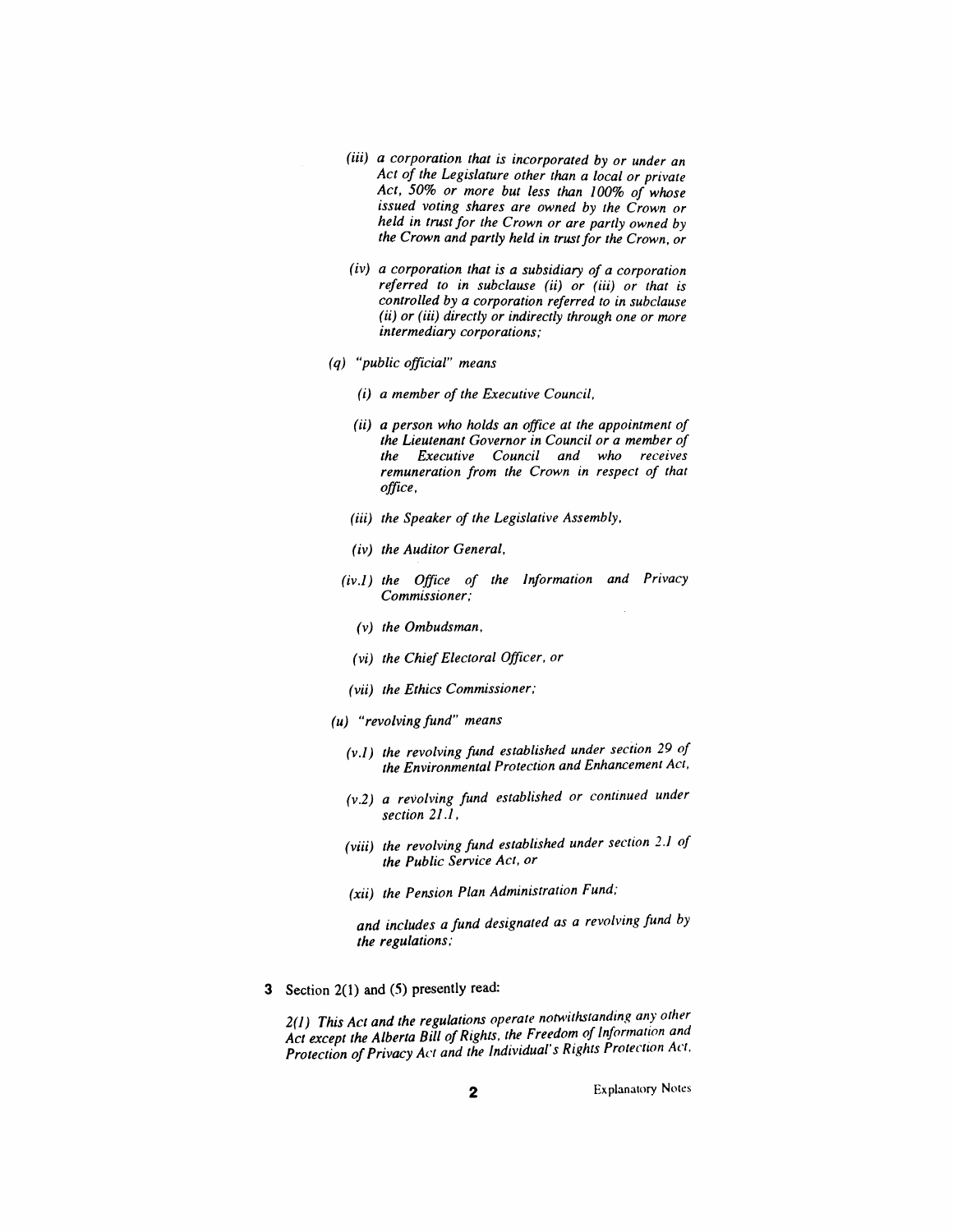- *(a) in subsection (1) by adding ", the Balanced Budget and Debt Retirement Act" after "the Freedom of Information and Protection ofPrivacy Act";*
- *(b) in subsection (5) by striking out "5, 6, 7, 17(3), 21.1, 76.1, 77(2), 80.1 and 81" and substituting "1, 5, 6, 7, 17(3), 77(2), 80.1 and 81".*

*4 Section 9 is repealed.*

*5 Section 12(5) is amended by adding "or the Balanced Budget and Debt Retirement Ac<sup>t</sup>" after "Deficit Elimination Act".*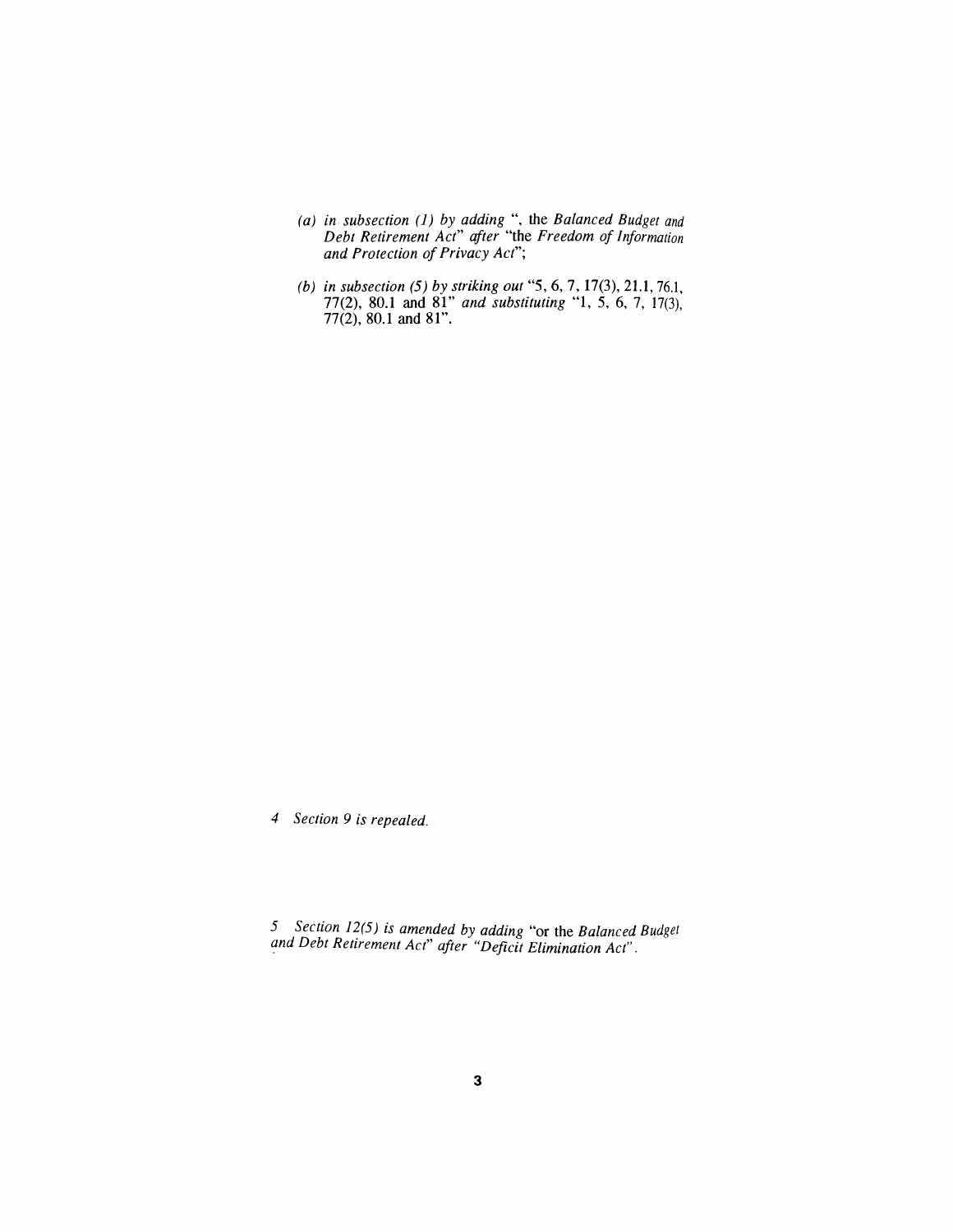*whether enacted before or after the commencement ofthis Act, unless the contrary is expressly declared in this Act or the regulations or in any other Act.*

*(5) This Act, except this section and sections 5, 6, 7, 17(3), 21.1, 76.1, 77(2), 80.1 and 81, does not apply to the following:*

- *(a) the board of a university under the Universities Act,*
- *(a.1) the interim governing body of a university under the Universities Act,*
	- *(b) the board of a public college under the Colleges Act,*
	- *(c) repealed 1994 c35 s16,*
- *(c.1) the board of a technical institute under the Technical Institutes Act,*
- *(c.2) the interim governing authority of a technical institute under the Technical Institutes Act,*
	- *(d) the Alberta Heritage Foundation for Medical Research,*
- *(d.1) a provincial health board under the Regional Health Authorities Act,*
	- *(e) repealed 1994 cR-9.07 s25(13),*
- *(e.1) a mental health hospital board under the Mental Health Act,*
	- *(f) the Alberta Cancer Board, or*
	- *(g) repealed 1994 cR-9.07 s25(13),*
	- *(h) a corporation that is a subsidiary of a corporation referred to in clauses (a) to (f) or that is controlled by a corporation referred to in clauses (a) to (f) directly or indirectly through one or more intermediary corporations.*
- *4 Section 9 presently reads:*

*9 In addition to the authority under section 10 of the Government Organization Act, the Minister may enter into agreements in respect ofmatters under the Securities Act and the Franchises Act.*

*5 Section 12 presently reads:*

*12(1) The Provincial Treasurer is responsiblefor all matters related to the financial affairs of the Crown except those assigned to another person under this or any other Act.*

*(2) The Provincial Treasurer may prescribe the form and contents of the financial records of the Crown and of Provincial agencies.*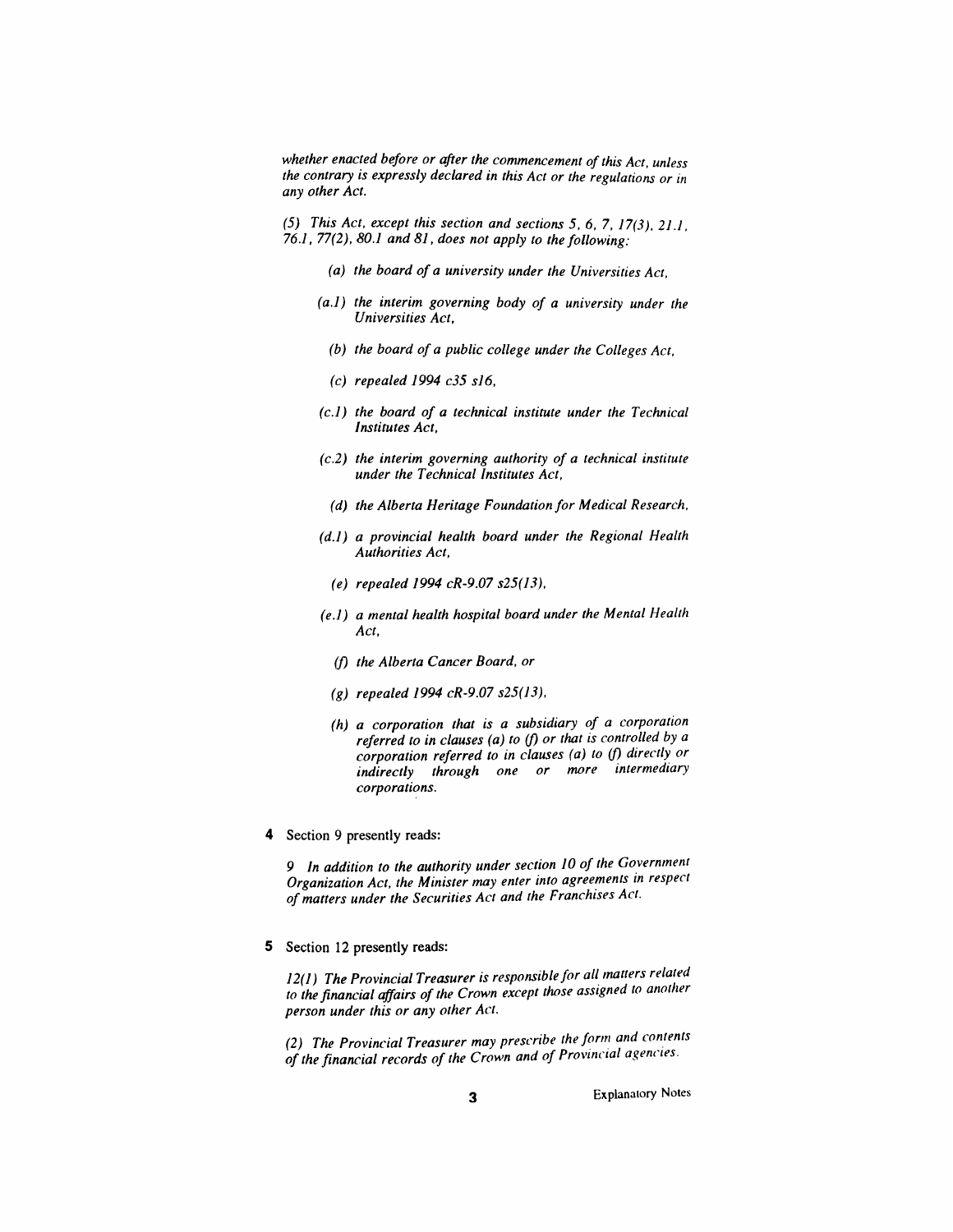### *6 Section 50(6) is repealed and the following is substituted:*

*(6) Where the Provincial Treasurer is authorized to make investments in accordance with subsection (1), whether pursuant to that subsection or pursuant to any other Act, the Provincial Treasurer may enter into agreements providing for*

- *(a) the lending of securities acquired or held as assets of the fund or person on whose behalf the investments are made, and*
- *(b) the delivery to the Provincial Treasurer of collateral consisting of*
	- *(i) securities or classes of securities, or*
	- *(ii) letters of credit.*

*7 Section 76.1(10)(a)(i) is amended by adding ", public officials after "departments".*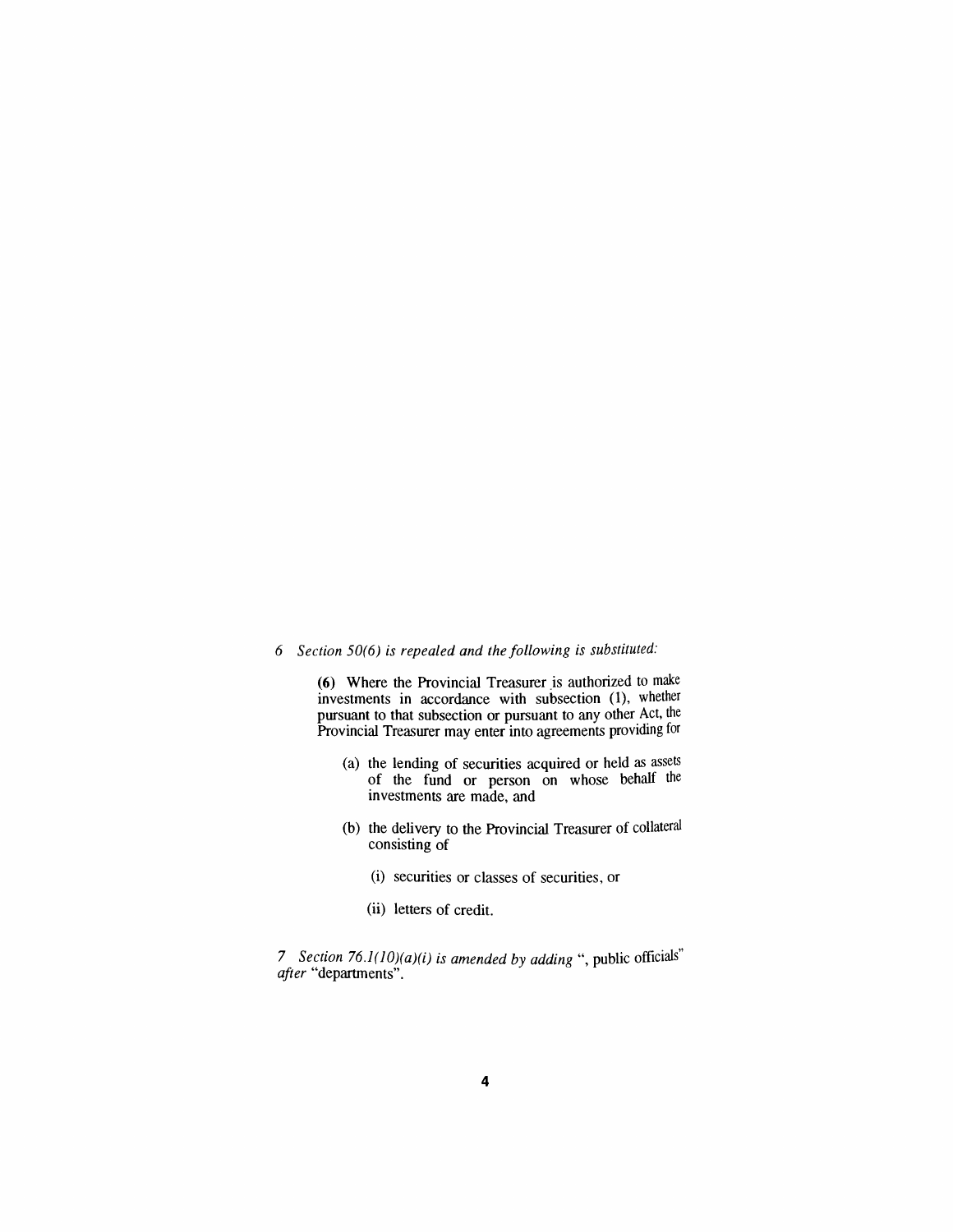*(4) The Crown's obligations in respect of the following pension plans shall be included in the financial records of the Crown in accordance with generally accepted accounting principles:*

- *(a) Local Authorities Pension Plan;*
- *(b) Public Service Pension Plan;*
- *(c) Universities Academic Pension Plan;*
- *(d) Special Forces Pension Plan;*
- *(e) Management Employees Pension Plan;*
- *(f) Public Service Management (Closed Membership) Pension Plan;*
- *(g) Members of the Legislative Assembly Pension Plan;*
- *(h) the Teachers' Pension Plans.*

*(5) The Crown's obligation in respect ofservice to which a pension plan referred to in subsection (4) applies is deemed not to be an expenditure for the purposes of the Deficit Elimination Act*

- *(a) ifthe service occurred before January 1, 1992 respecting a plan referred to in subsection (4)(a) to (g), and*
- *(b) if the service occurred before September 1, <sup>1992</sup> respecting the plan referred to in subsection (4)(h).*
- *6 Section 50(6) presently reads:*
	- *(6) The Provincial Treasurer may enter into agreements providing for*
		- *(a) the lending of securities acquired or held pursuant to this Part as assets of afund referred to in subsection (3), and*
		- *(b) the delivery to the Provincial Treasurer of collateral consisting of securities or classes of securities or of letters of credit.*

*7 Section 76.1(10) presently reads:*

*(10) For the purposes of this section participants include the following:*

*(a) unless the Treasury Board prescribes otherwise.*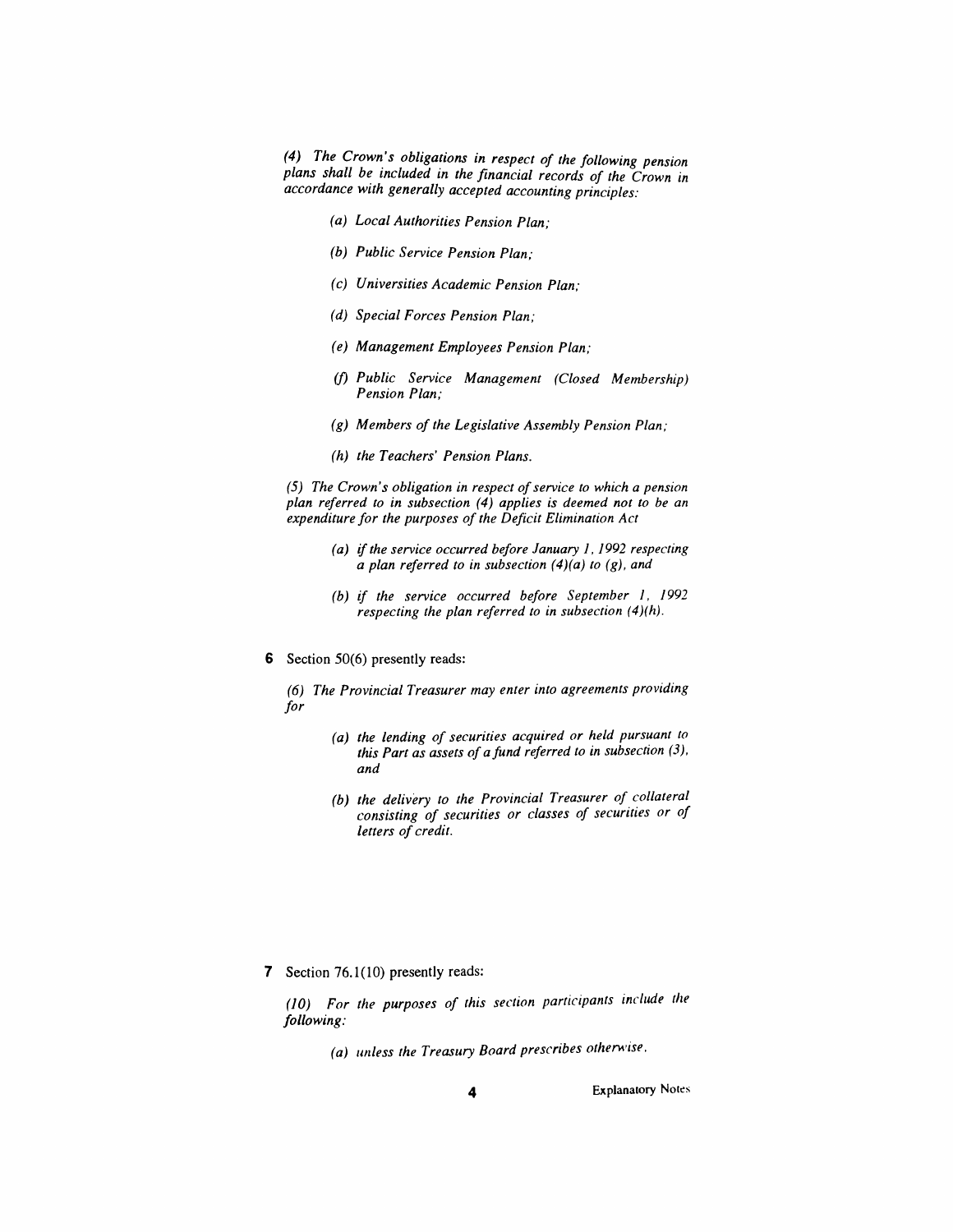*8(1) Section 16 of the Financial Administration Amendment Act, 1993 is amended by this section.*

*(2) Section 81.1(1) is amended by striking out "and Crowncontrolled organizations".*

*(3) Section 81.1(2) is amended by striking out "or a Crowncontrolled organization".*

- *(4) Section 81.1(4) is amended*
	- *(a) by striking out "or Crown-controlled organization";*
	- *(b) by adding "e,xcept pursuant to an order under subsection (5)(b) respecting the winding-up or dissolution of the Provincial agency" after "after it is discontinued".*
- *(5) Section 81.1(5) is amended*
	- *(a) in clause (a) by striking out "or Crown-controlled organization";*
	- *(b) by repealing clause (b) and substituting the following:*
		- *(b) notwithstanding any other Act, make an order, on the recommendation of the Treasury Board, on any matter in relation to the discontinuance of a Provincial agency, including, but not limited to, the winding-up or dissolution of the Provincial agency, contracts of employment of the Provincial agency, assets or liabilities of the Provincial agency or the statutory powers, duties or obligations of the Provincial agency.*
- *(6) The following is added after section 81.1(6):*

*(7) An order under subsection (5)(b) respecting the winding-up or dissolution of a Provincial agency must specify*

*(a) that the winding-up or dissolution must be completed within 15 months after the order is made, and*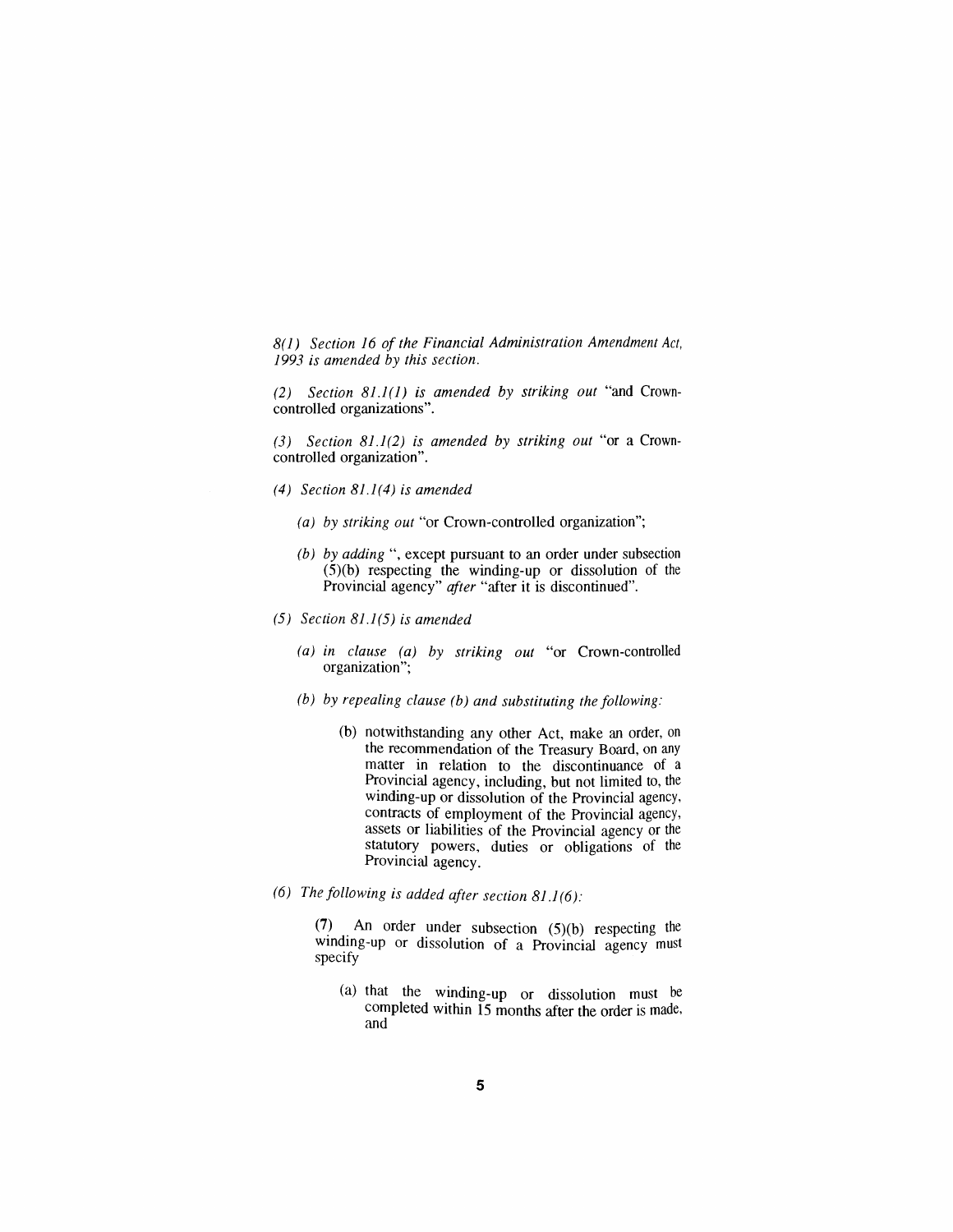- *(i) departments and Provincial agencies, and*
- *(ii) the Legislative Assembly Office, the Office of the Auditor General, the Office of the Information and Privacy Commissioner, the Office of the Ombudsman, the Office of the Chief Electoral Officer and the Office of the Ethics Commissioner;*
- *(b) participants and classes of participants prescribed by the Treasury Board.*
- *8 Amends chapter 19 of the Statutes of Alberta, 1993.*